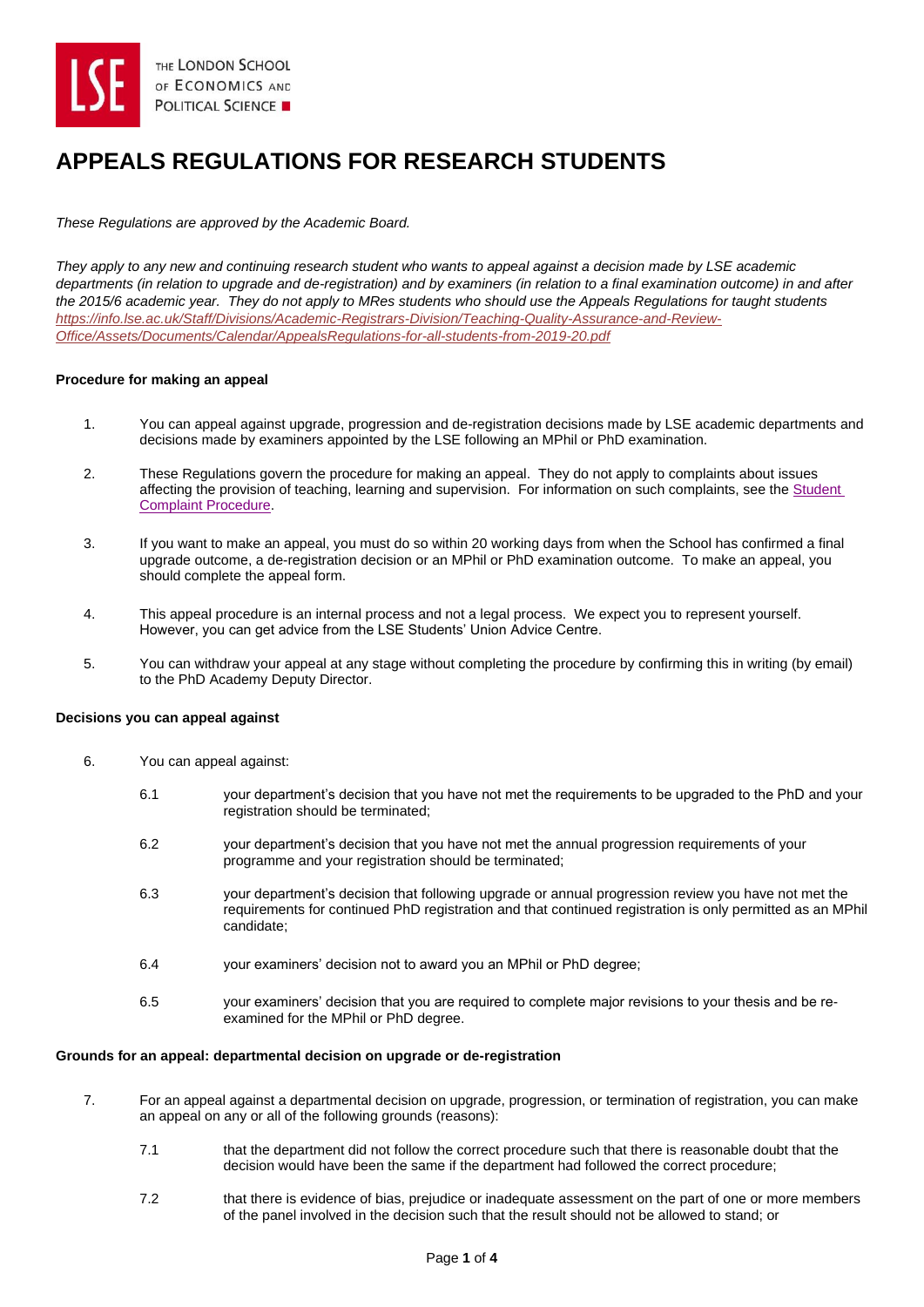

- 7.3 that there is new information about exceptional circumstances affecting your performance that the panel was not aware of when it took its decision and that this produced an unfair result.
- 8. There are no other reasons for making an appeal. Specifically, you cannot appeal because you want to question the academic judgement<sup>1</sup> of academic staff involved in making a decision or of individual examiners.

#### **Grounds for an appeal: examiners' decision on MPhil or PhD award**

- 9. For an appeal against the examiners' decision about an MPhil or PhD award, you can make an appeal on any or all of the following grounds (reasons):
	- 9.1 that the examiners did not follow the correct examination procedure such that there is reasonable doubt that the decision would have been the same if the examiners had followed the correct procedure;
	- 9.2 that there is evidence of bias, prejudice or inadequate assessment on the part of one or both examiners such that the result of the examination should not be allowed to stand; or
	- 9.3 that your performance at the oral examination (viva) was affected by exceptional circumstances of which the examiners were not aware when they took their decision and that this produced an unfair result.
- 10. There are no other reasons for making an appeal. Specifically, you cannot appeal because you want to question the academic judgement<sup>2</sup> of academic staff involved in making a decision or of individual examiners.

#### **Submitting an appeal**

- 11. If you want to make an appeal, you must do so within 20 working days of the School confirming the upgrade, deregistration or examination decision with you. To make an appeal you should complete the appeal form.
- 12. You must include all reasons (permitted under paragraphs 7 or 9) for appeal at this time. It is not permissible to introduce new reasons at a later stage of this procedure.
- 13. You must provide all the necessary evidence and information at the time you make the appeal. You cannot provide material later without our agreement.
- 14. Specifically, if you are appealing under reasons 7.3 or 9.3 above, you must provide:
	- 14.1 evidence of why you did not report the exceptional circumstances at the time; and
	- 14.2 evidence of any exceptional circumstances cited in your appeal.
- 15. All evidence must be in English and you are responsible for getting any official translations if necessary.

## **Accepting or rejecting an appeal**

- 16. When the PhD Academy Deputy Director receives your appeal, they will email you to confirm this.
- 17. The PhD Academy Deputy Director (or a member of staff with authority to act for them) will consider your appeal and the evidence you provide. They will also consider any relevant information from your academic record. The Deputy Director will decide, normally within 5 working days of receiving your appeal, either that:
	- 17.1 you do not have a valid reason for appeal (under paragraphs 7 or 9 above) and it should be dismissed (see paragraphs 18 to 22 below); *or*
	- **17.2** you do have a valid reason for appeal and it should be considered (see paragraphs 23 to 27 below).

<sup>&</sup>lt;sup>1</sup> Academic judgement is the professional and scholarly knowledge and expertise which members of upgrade and review panels (in academic departments) and individual examiners draw upon in reaching an academic decision about your work (Higher Education Act, 2004).

<sup>&</sup>lt;sup>2</sup> Academic judgement is the professional and scholarly knowledge and expertise which members of upgrade and review panels (in academic departments) and individual examiners draw upon in reaching an academic decision about your work (Higher Education Act, 2004).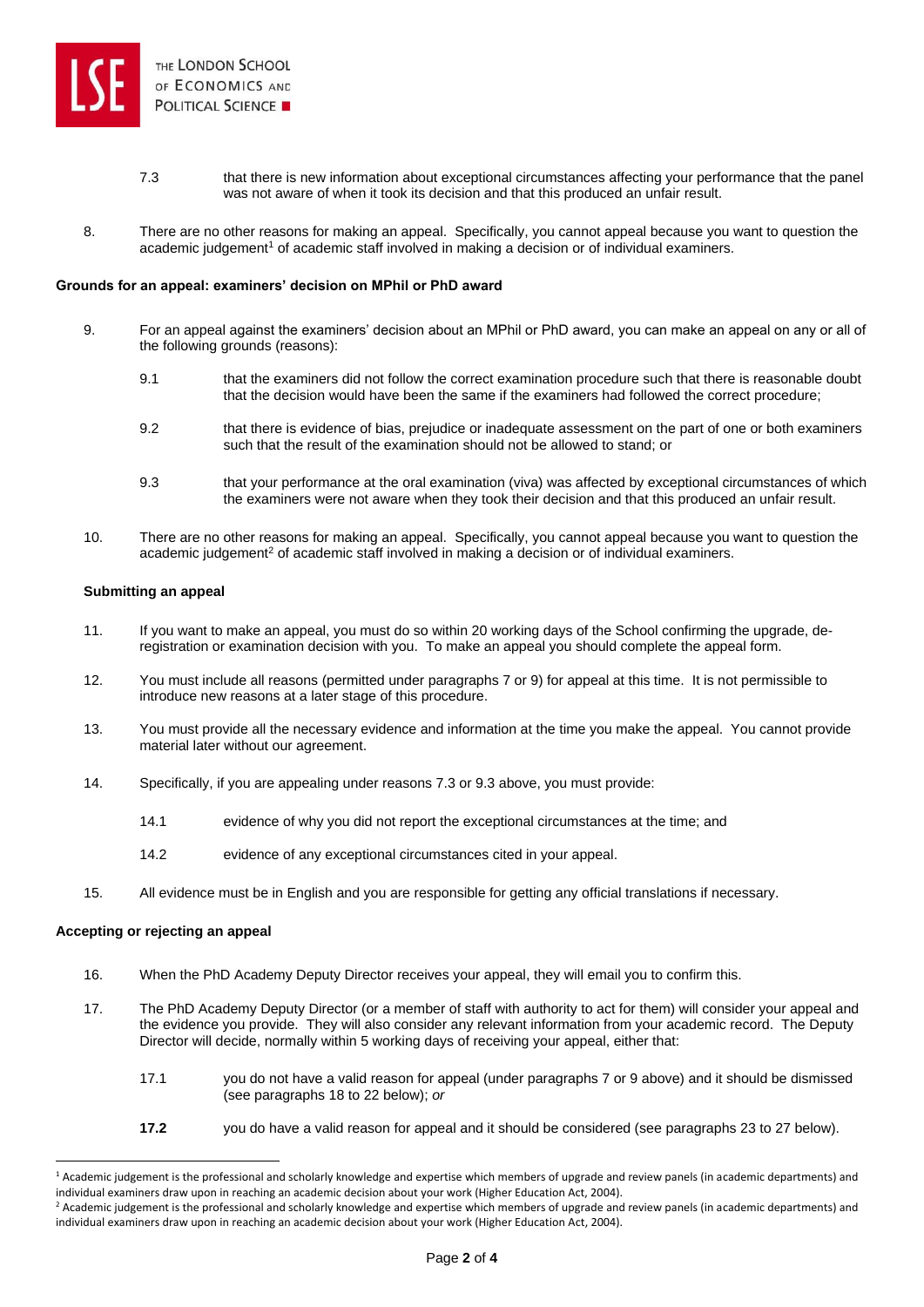

## **Procedure when there is no valid reason for appeal**

- 18. If the PhD Academy Deputy Director finds that you do not have a valid reason, the Academic Registrar (or a member of staff with authority to act for them) will be asked whether or not the appeal should be dismissed.
- 19. The Academic Registrar (or nominee) will then, normally within 10 working days of receiving the recommendation from the PhD Academy Deputy Director, either:
	- 19.1 accept the recommendation and dismiss the appeal (see paragraphs 20 to 22); *or*
	- 19.2 reject the recommendation and ask the Deputy Director to progress your appeal to the next stage (see paragraphs 23 to 27 below).
- 20. The Academic Registrar (or nominee) will confirm their decision and the reasons for it, to the PhD Academy Deputy Director.
- 21. If they dismiss your appeal under paragraph 19.1, they will also consider whether there are any matters in it that should be referred to another LSE procedure (such as th[e Student Complaint Procedure\)](https://info.lse.ac.uk/staff/services/Policies-and-procedures/Assets/Documents/comPro.pdf).
- 22. The PhD Academy Deputy Director will confirm with you a decision taken under paragraph 19.1 in writing, with a copy of the response received under paragraph 20. They will do so normally within 5 working days of receiving the decision. If the Academic Registrar decides to dismiss your appeal, that decision is final. They will send you a Completion of Procedures letter to explain the decision and confirm that you cannot appeal further through our internal processes. If you are still dissatisfied, you can take your case to th[e Office of the Independent Adjudicator for](http://www.oiahe.org.uk/)  [Higher Education.](http://www.oiahe.org.uk/)

## **Procedure when there is a valid reason for appeal**

- 23. If your appeal is accepted under paragraphs 17.2 or 19.2 above the PhD Academy Deputy Director will send it and all supporting documents your head of department or a member of staff with authority to act for them.
- 24. The Head of Department or nominee will be asked to consider all the information presented and will either:
	- 24.1 uphold the original decision (see paragraphs 28 to 33 below); or
	- 24.2 make a new decision. This decision could be to either:

*in the case of an appeal against an upgrade decision:*

(i) nullify the final upgrade attempt and allow you a new attempt; or

*in the case of an appeal against a de-registration decision:*

(ii) amend the decision and allow you to re-register. This might be subject to specified conditions if you had previously failed to meet the academic requirements of the programme; or

*in the case of an appeal against a decision on an MPhil or PhD award:*

- (iii) allow you a further attempt at the viva examination either with the same or new examiners; and/or
- (iv) refer the decision to the examiners to ask whether they wish to reconsider their decision on the original examination in light of the outcome of the appeal and in accordance with the outcomes prescribed in the [Regulations for Research Degrees.](https://info.lse.ac.uk/Staff/Divisions/Academic-Registrars-Division/Teaching-Quality-Assurance-and-Review-Office/Assets/Documents/Calendar/RegulationsForResearchDegrees.pdf)
- 25. The Head of Department will normally reach a decision within 20 working days of receiving the appeal and will confirm this in writing, with the reasons for it, to the PhD Academy Deputy Director.
- 26. The Head of Department may consult with the examiners, members of the upgrade or progress review panel or other members of staff in the Department involved in making the original decision. They may also consult with members of LSE staff for advice on the procedure.
- 27. The PhD Academy Deputy Director will confirm with you a decision taken under paragraph 24 normally within 5 working days of receiving it. They will provide you with a copy of the written response submitted under paragraph 25.